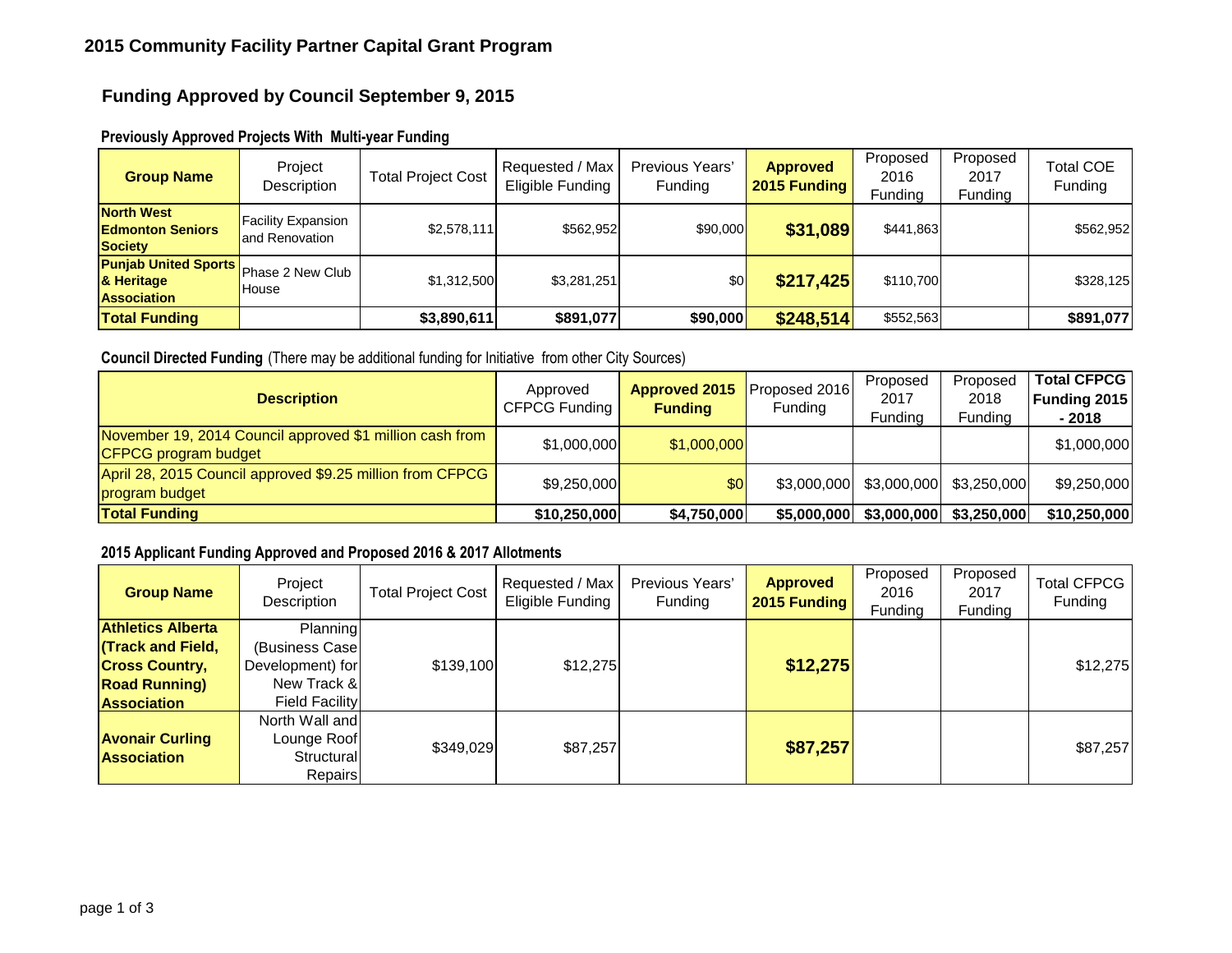# **2015 Community Facility Partner Capital Grant Program**

| <b>Group Name</b>                                                                                             | Project<br>Description                                                                                                | <b>Total Project Cost</b> | Requested / Max<br>Eligible Funding | Previous Years'<br>Funding | <b>Approved</b><br>2015 Funding | Proposed<br>2016<br>Funding | Proposed<br>2017<br>Funding | <b>Total CFPCG</b><br>Funding |
|---------------------------------------------------------------------------------------------------------------|-----------------------------------------------------------------------------------------------------------------------|---------------------------|-------------------------------------|----------------------------|---------------------------------|-----------------------------|-----------------------------|-------------------------------|
| <b>Boyle Street</b><br><b>Community</b><br><b>Services</b>                                                    | Planning for<br>Community<br>Centre<br>Development                                                                    | \$213,750                 | \$50,000                            |                            | \$50,000                        |                             |                             | \$50,000                      |
| <b>Catalyst Theatre</b><br><b>Society of Alberta</b>                                                          | <b>Citadel Theatre</b><br>Renovations for<br>Catalyst<br>Relocation:<br>Office, Maclab<br>Theatre and Lee<br>Pavilion | \$1.178,235               | \$280,809                           |                            | \$280,809                       |                             |                             | \$280,809                     |
| <b>Clareview and</b><br><b>District Area</b><br><b>Council of</b><br><b>Community</b><br><b>Organizations</b> | Planning for<br><b>Clareview Spray</b><br>Park and<br>Playground                                                      | \$200,000                 | \$50,000                            |                            | \$50,000                        |                             |                             | \$50,000                      |
| <b>Edmonton Scottish</b><br><b>Society</b>                                                                    | Planning &<br>Design for New<br><b>Indoor Soccer</b><br>Fieldhouse with<br>banquet hall                               | \$21,541,751              | \$5,385,438                         |                            | \$264,294                       |                             |                             | \$264,294                     |
| <b>Francis Winspear</b><br><b>Centre for Music</b>                                                            | Repairs of<br><b>Existing Facility</b><br>Water Infiltration,<br>Roof and Chiller                                     | \$464,659                 | \$111,621                           |                            | \$111,621                       |                             |                             | \$111,621                     |
| <b>The Young Men's</b><br><b>Christian</b><br><b>Association of</b><br><b>Edmonton</b>                        | <b>Castle Downs</b><br>Family YMCA<br>Refurbishment                                                                   | \$266,074                 | \$66,500                            |                            | \$66,500                        |                             |                             | \$66,500                      |
| <b>Theatre Network</b><br><b>Society</b>                                                                      | Planning for<br><b>Roxy Theatre</b><br>Rebuild                                                                        | \$76,115                  | \$19,029                            |                            | \$19,029                        |                             |                             | \$19,029                      |
| <b>Victoria Soccer</b><br><b>Club</b>                                                                         | <b>Full Size Field</b><br>Addition to<br>Indoor Soccer<br>Fieldhouse                                                  | \$3,929,738               | \$960,965                           |                            | \$960,965                       |                             |                             | \$960,965                     |
| <b>Totals</b>                                                                                                 |                                                                                                                       | \$28,358,451              | \$7,023,894                         | \$0                        | \$1,902,750                     | \$0                         | \$0                         | \$1,902,750                   |